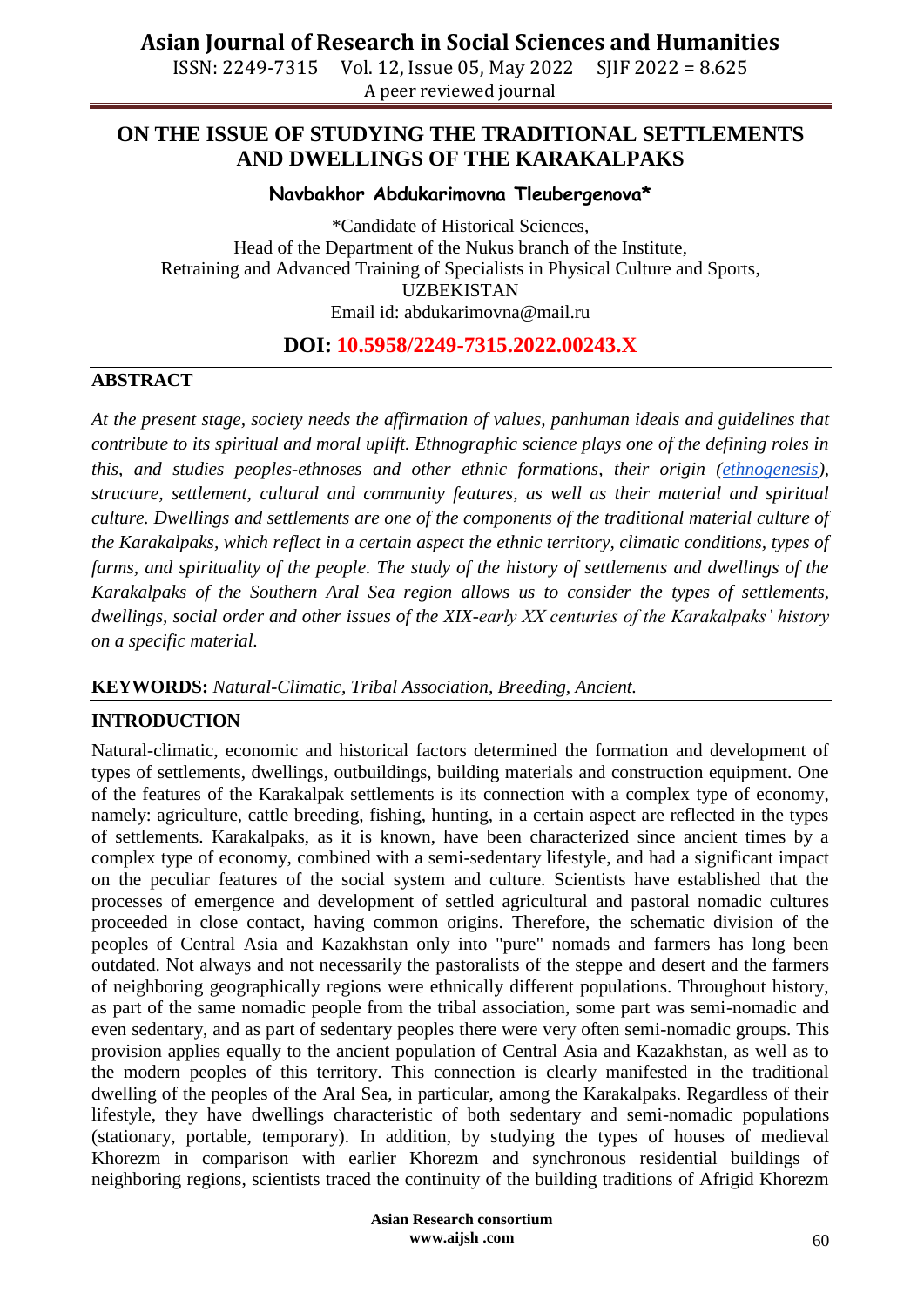## **Asian Journal of Research in Social Sciences and Humanities**

ISSN: 2249-7315 Vol. 12, Issue 05, May 2022 SJIF 2022 = 8.625 A peer reviewed journal

in the dwellings of Khorezm of the XII-XIII centuries. [Nerazik:188]. On the other hand, scientists note that due to urbanization and the scientific and technological revolution, strictly folk skills and construction techniques are gradually disappearing from life. Social problems associated with the drying up of the Aral Sea are imposed on this circumstance.

One of the main reasons for the emergence of various Karakalpak settlements is due to the geographical location of the region: in the north - the Aral Sea, in the east - the Kyzylkums, in the west - the Ustyurt plateau, in the south - the northern edge of the Karakum and the lower reaches of the Amu Darya and Syr Darya deltas. In this regard, various types of farms and related types of settlements and dwellings were formed among the Karakalpaks, which are characterized by a sedentary and semi-sedentary lifestyle. Natural-climatic, economic and historical factors determined the formation and development of types of settlements, dwellings, outbuildings, building materials and construction equipment.

The types of Karakalpak settlements trace the relics of social institutions, such as large-family and territorial communities. They caused a certain isolation and inertia in changing the economic structure and conditions of domestic life. Apparently, in this regard, there is almost the same type of settlements and dwellings among the Karakalpaks, despite their numerous tribal divisions, and scattered settlements in the Southern Aral Sea region. Local variants of settlements, dwellings, and decorations are minor. Some elements of the types of settlements of the Karakalpaks also indicate ethno-cultural ties with the surrounding local population.

The data on the settlements and dwellings of the Karakalpaks indicate that the processes of the emergence and development of a sedentary and semi-sedentary lifestyle proceeded in close contact and had common origins. Elements of a sedentary and semi-sedentary lifestyle existed in the traditional settlements and dwellings of the Karakalpaks. In particular, this is evidenced by compact and scattered (farmstead) types of settlements, stationary and portable dwellings of Karakalpaks.

During the study of settlements, ancient forms of dwellings of the peoples of the Southern Aral Sea region, including the Karakalpaks, such as dugouts, frame houses, hawli, yurts, etc. were discovered. The origins of the types of settlements and dwellings and their evolution can be traced depending on the availability of building materials, changes in social and family life. This is evidenced by the data on hauli. "Hauli" was the dwelling of wealthy people and at the same time an undivided family that existed in the XIX-beginning.XX centuries . Karakalpaks, Uzbeks of Khorezm, Turkmens. According to E.E.Nerazik, hauli in their current form appeared in the V-VII centuries. on the right bank of the Amu Darya and they can be considered as distant prototypes of rural hauli of the XIX-beginning.XX centuries .[Nerazik:194]. This fact alone testifies to the continuity of building traditions among the population of the Southern Aral Sea region from the V-VII centuries to the beginning. XX century . Using the example of a frame dwelling - shopker, one can trace the evolution of the use of building materials. The frame was filled with raw bricks, sheaves of reeds "shom", lumps of clay. This type of dwelling was characteristic of the cities of Kungrad, Khojeyli, and Cimbai. Since the 60s of the XX century frame houses of shopker were also among the rural population of Karakalpakstan, which was associated with the environmental crisis in the Aral Sea region. The deterioration of soil quality with an increase in groundwater has led to a deterioration in the quality of clay and the rapid destruction of adobe walls. Due to the lack of water, reeds and wood construction material are also becoming scarce. Currently, the shopker, a previously common dwelling, is becoming rarer. Near the hauli in large numbers in the XIX century there are stationary dwellings of Karakalpaks "tam", outnumbering the hauli. "Tam" were intended for small and low-income families. The origins of "tam", as we have already noted, were dugouts and semi-dugouts discovered by archaeologists on the territory of Karakalpakstan. The continuity of traditions in the construction of dugouts and semi-dugouts was observed during

> **Asian Research consortium www.aijsh .com**